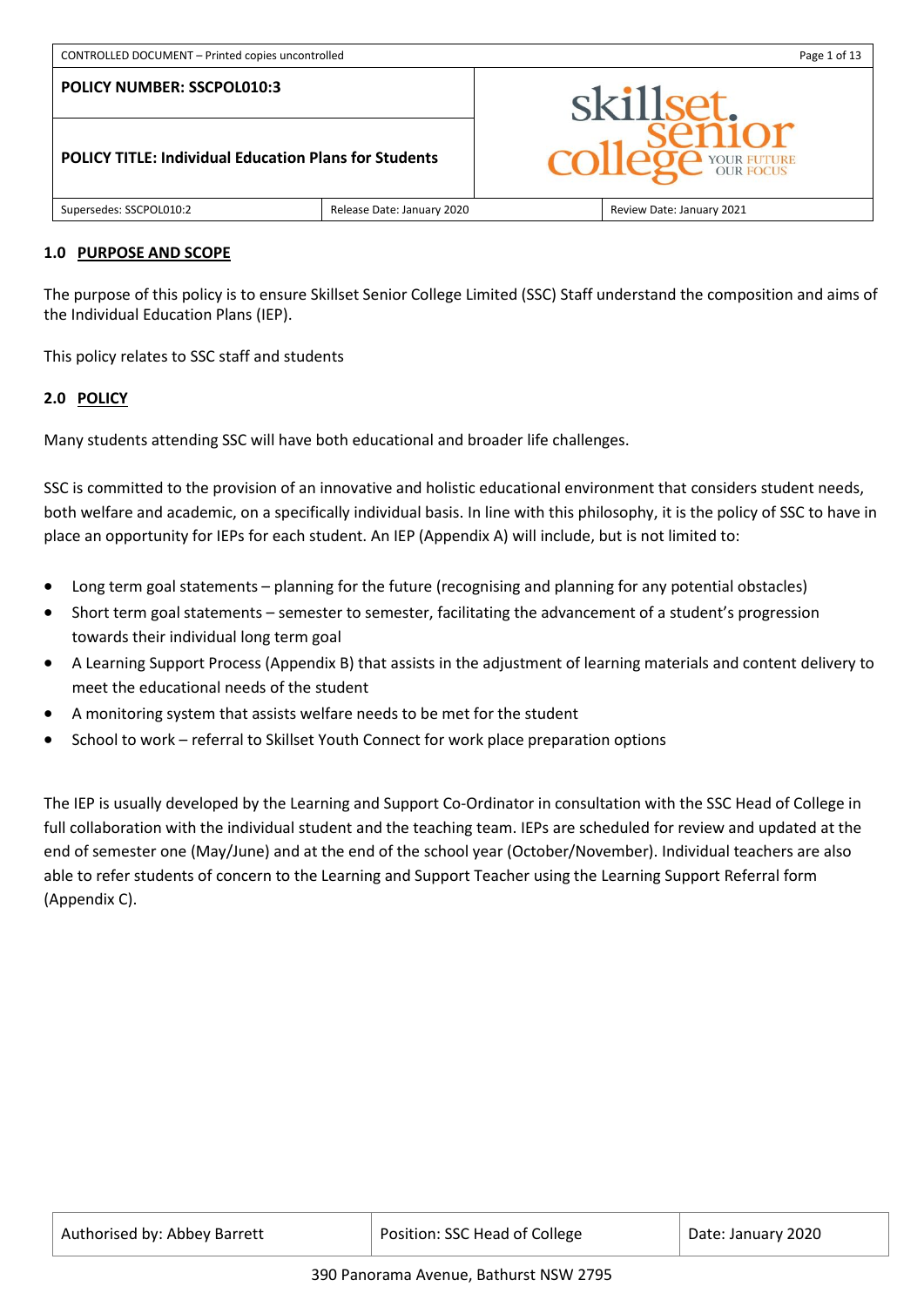**POLICY NUMBER: SSCPOL010:3**

**POLICY TITLE: Individual Education Plans for Students**



# Individual Education Plan

Student Name The Date of Birth

SKILLSET SENIOR COLLEGE | 390 HAVANNAH STREET BATHURST NSW 2795 **P** 026330 1400 **F** 02 6331 9450 **W** SKILLSETSENIORCOLLEGE.COM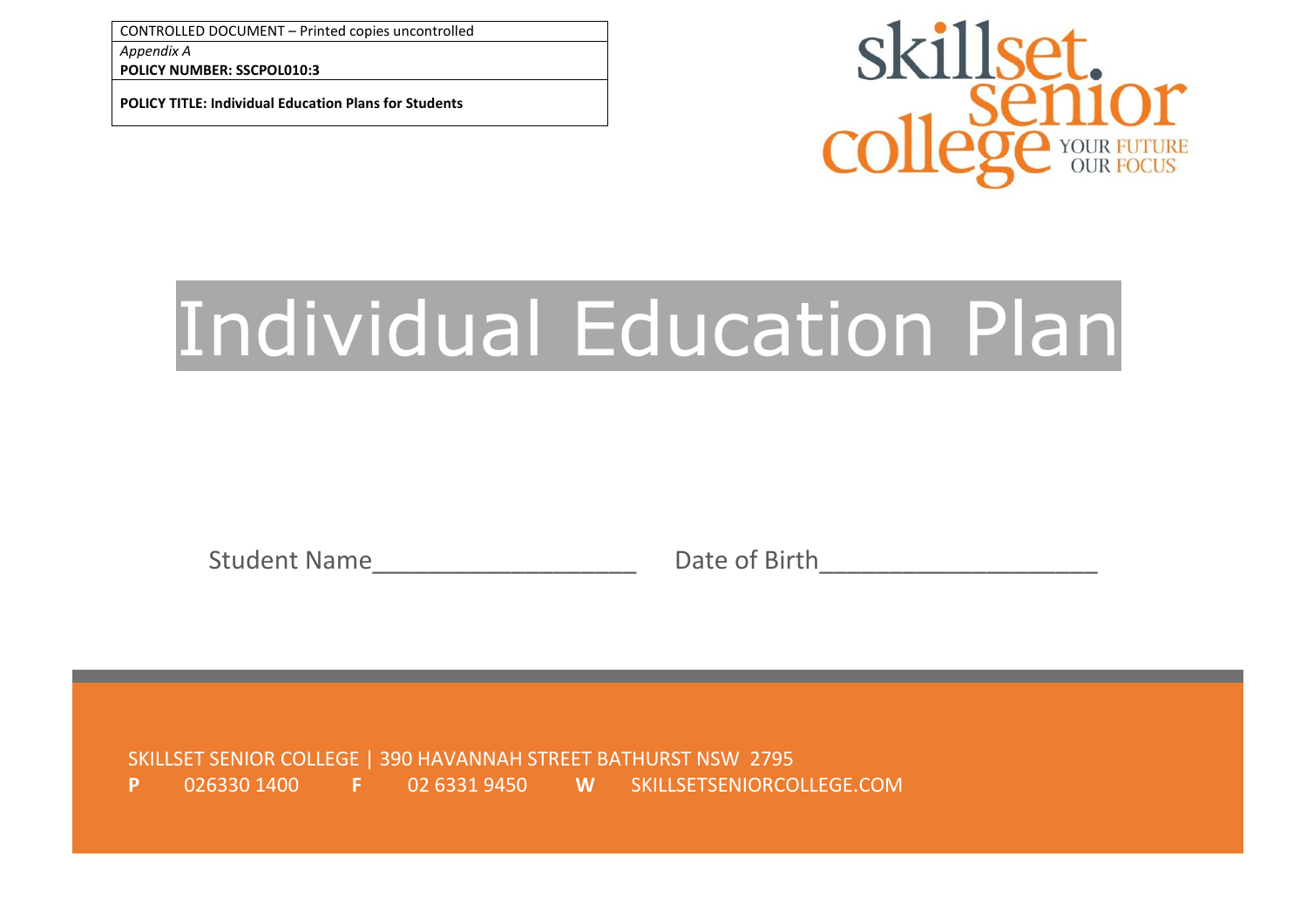**POLICY NUMBER: SSCPOL010:3**

**POLICY TITLE: Individual Education Plans for Students**

## Individual Education Plan

Name: School: Date:

| <b>DOMAIN</b>                      | <b>ISSUE</b> | ADJUSTMENT / ACTION | RESPONSIBLE | TIMELINE/<br>FOLLOW-UP | REVIEW DATE |
|------------------------------------|--------------|---------------------|-------------|------------------------|-------------|
| <b>ACCESS</b><br>Attendance        |              |                     |             |                        |             |
| WELL BEING<br>Services<br>Agencies |              |                     |             |                        |             |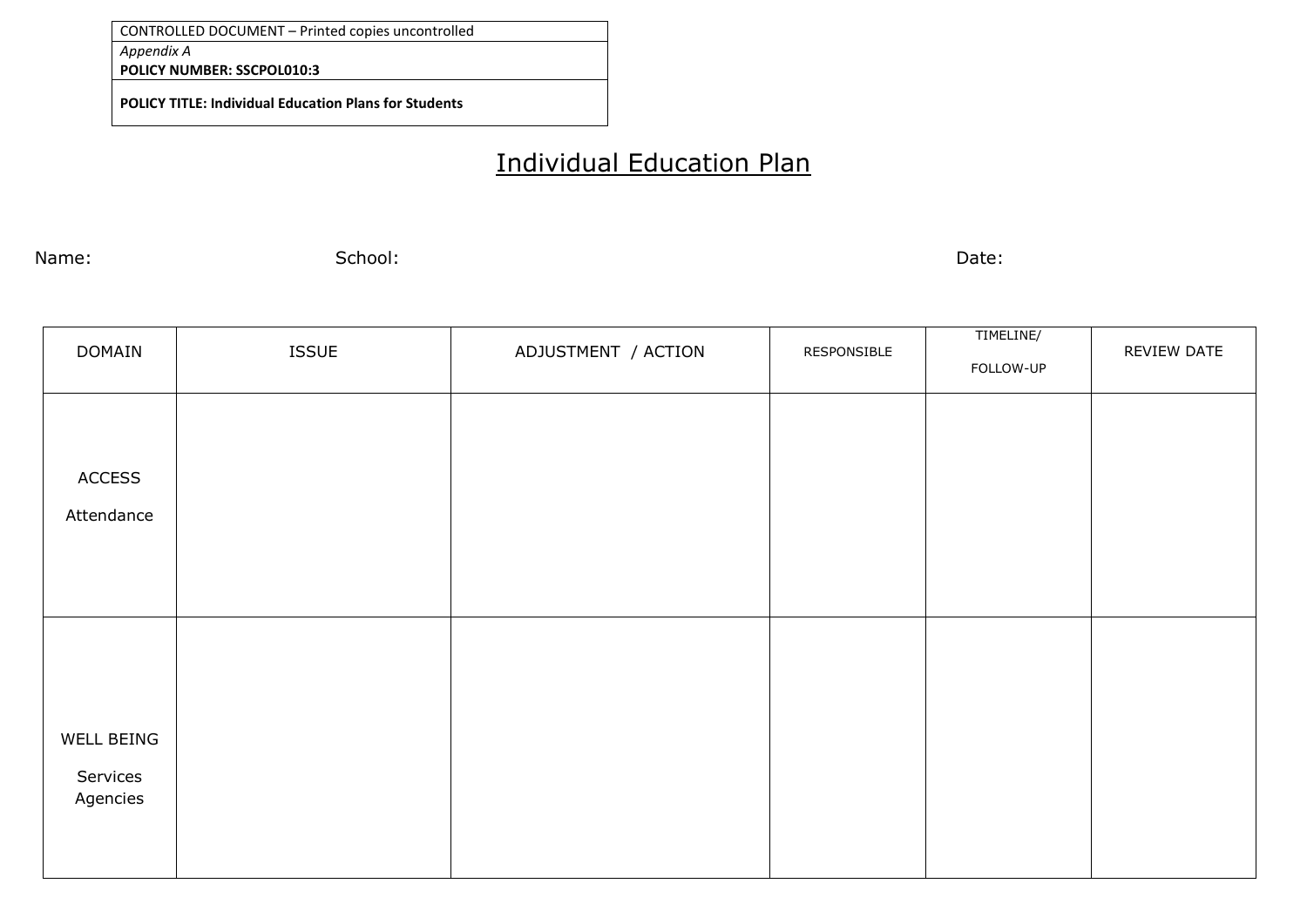*Appendix A*

**POLICY NUMBER: SSCPOL010:3**

**POLICY TITLE: Individual Education Plans for Students**

| CURRICULUM<br>Learning<br>issues |       |                     |             |                        |             |
|----------------------------------|-------|---------------------|-------------|------------------------|-------------|
| DOMAIN                           | ISSUE | ADJUSTMENT / ACTION | RESPONSIBLE | TIMELINE/<br>FOLLOW-UP | REVIEW DATE |
| SELF CARE<br>Safety Plan         |       |                     |             |                        |             |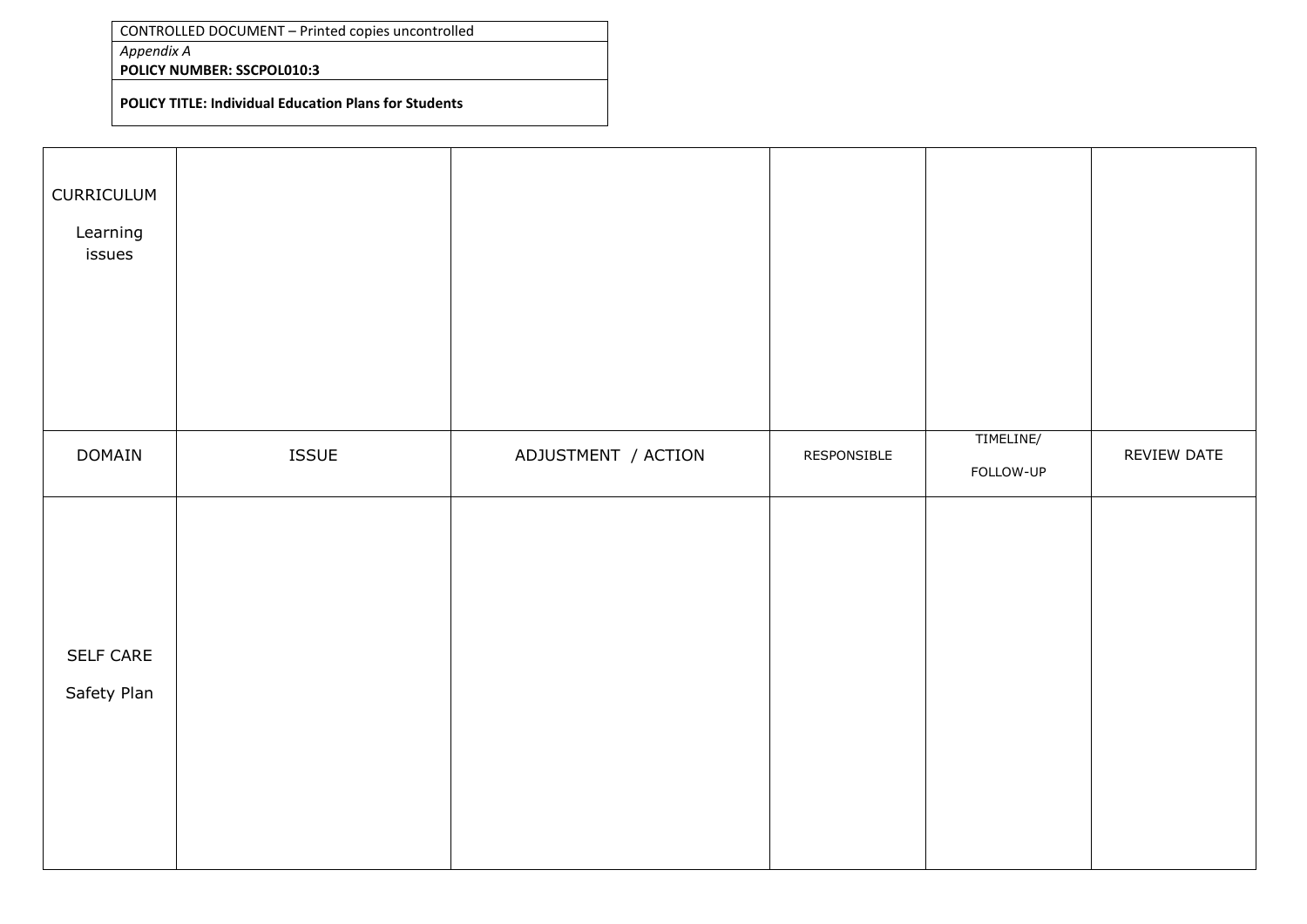*Appendix A*

**POLICY NUMBER: SSCPOL010:3**

**POLICY TITLE: Individual Education Plans for Students**

| <b>EXTRA</b><br>CURRICULAR   |           |                 |  |
|------------------------------|-----------|-----------------|--|
| Strengths                    |           |                 |  |
| Personal<br>Interests        |           |                 |  |
| SOCIAL<br>Support<br>Network |           |                 |  |
|                              | Attendees | Date for review |  |
|                              |           |                 |  |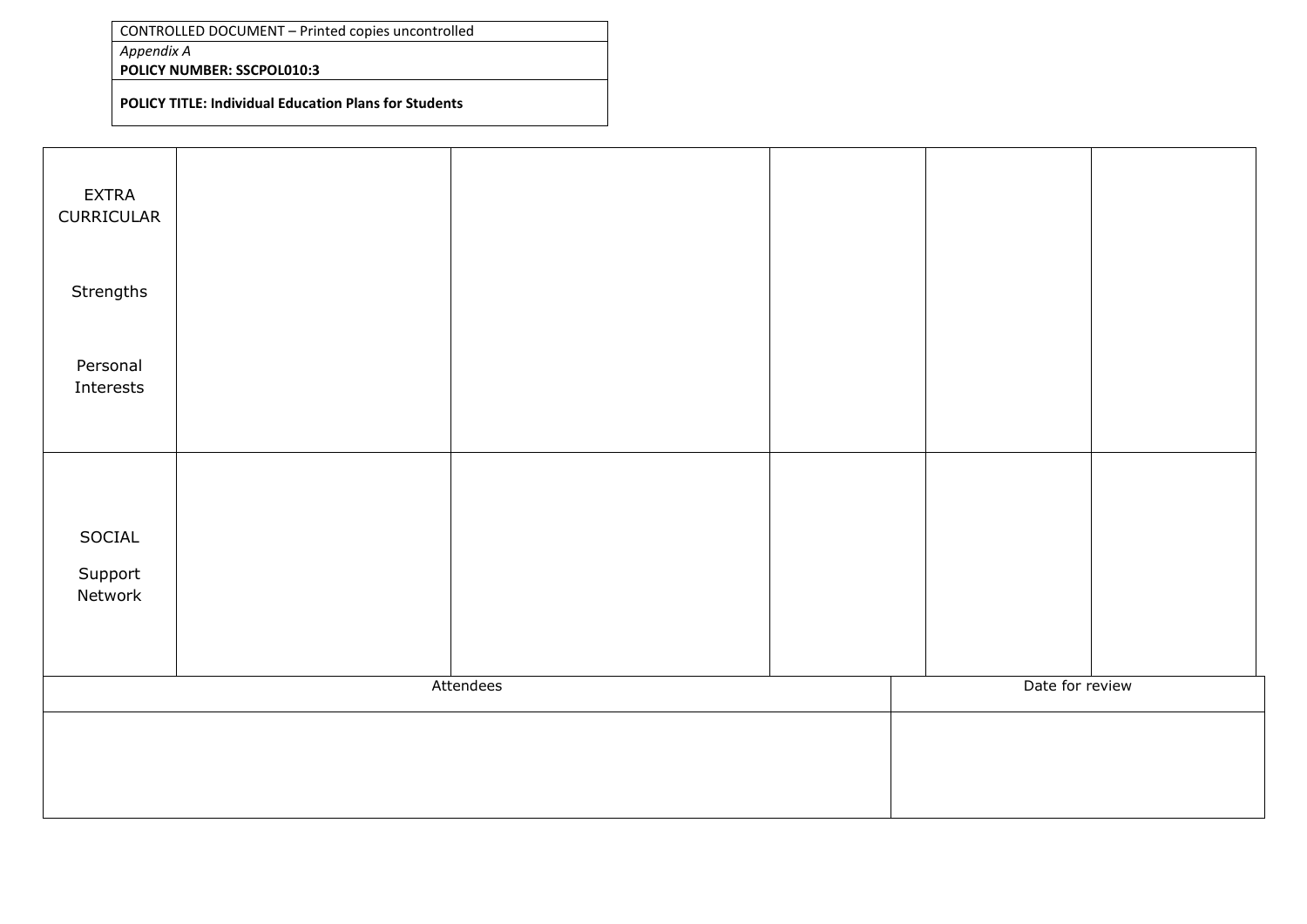*Appendix A*

**POLICY NUMBER: SSCPOL010:3**

**POLICY TITLE: Individual Education Plans for Students**

## **EDUCATION PLAN**

Student Name: Date: Date: Date: Date: Date: Date: Date: Date: Date: Date: Date: Date: Date: Date: Date: Date: Date: Date: Date: Date: Date: Date: Date: Date: Date: Date: Date: Date: Date: Date: Date: Date: Date: Date: Date

|                         | Goals | Barriers to Achieving<br>Goal | Strengths Related to<br>Goal | Strategies to Achieve<br>Goal | Actions & Time-Line |
|-------------------------|-------|-------------------------------|------------------------------|-------------------------------|---------------------|
| $\mathbf{1}$            |       |                               |                              |                               |                     |
| $\overline{2}$          |       |                               |                              |                               |                     |
| $\overline{\mathbf{3}}$ |       |                               |                              |                               |                     |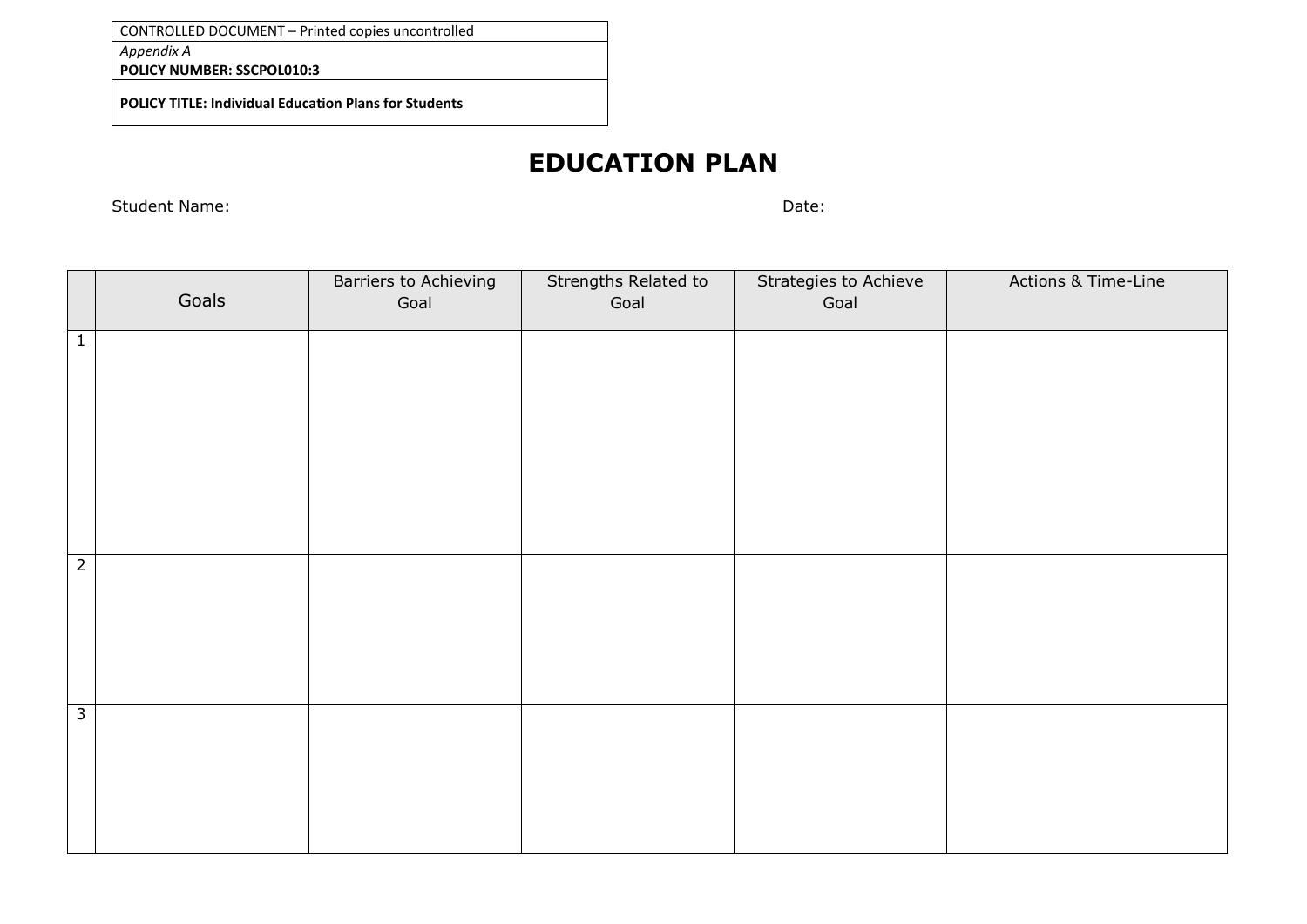*Appendix A*

**POLICY NUMBER: SSCPOL010:3**

**POLICY TITLE: Individual Education Plans for Students**

| $\sqrt{4}$     |  |  |  |
|----------------|--|--|--|
|                |  |  |  |
|                |  |  |  |
|                |  |  |  |
|                |  |  |  |
|                |  |  |  |
|                |  |  |  |
|                |  |  |  |
| $\overline{5}$ |  |  |  |
|                |  |  |  |
|                |  |  |  |
|                |  |  |  |
|                |  |  |  |

Review Date:…………………… Student signature: ……………………………………… SSC Head of College signature: …………………………………….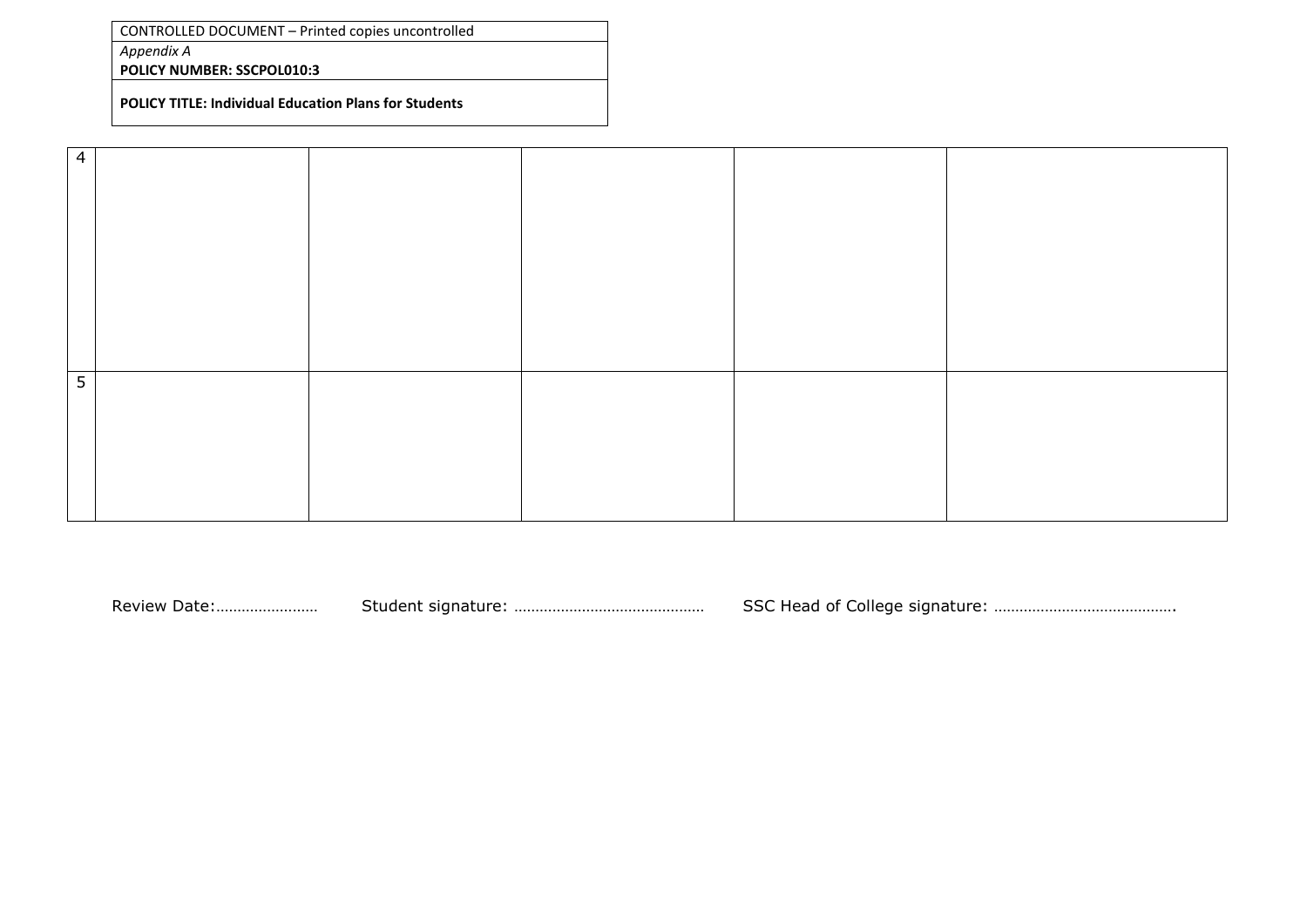**POLICY NUMBER: SSCPOL010:3**

**POLICY TITLE: Individual Education Plans for Students**

## Issues arising from Review Meeting

Name: School: Date:

| DOMAIN          | <b>ISSUE</b> | ADJUSTMENT / ACTION | Responsible | TIMELINE/<br>FOLLOW-UP | REVIEW NOTES |
|-----------------|--------------|---------------------|-------------|------------------------|--------------|
| CURRICULUM      |              |                     |             |                        |              |
|                 |              |                     |             |                        |              |
| Extra Curricula |              |                     |             |                        |              |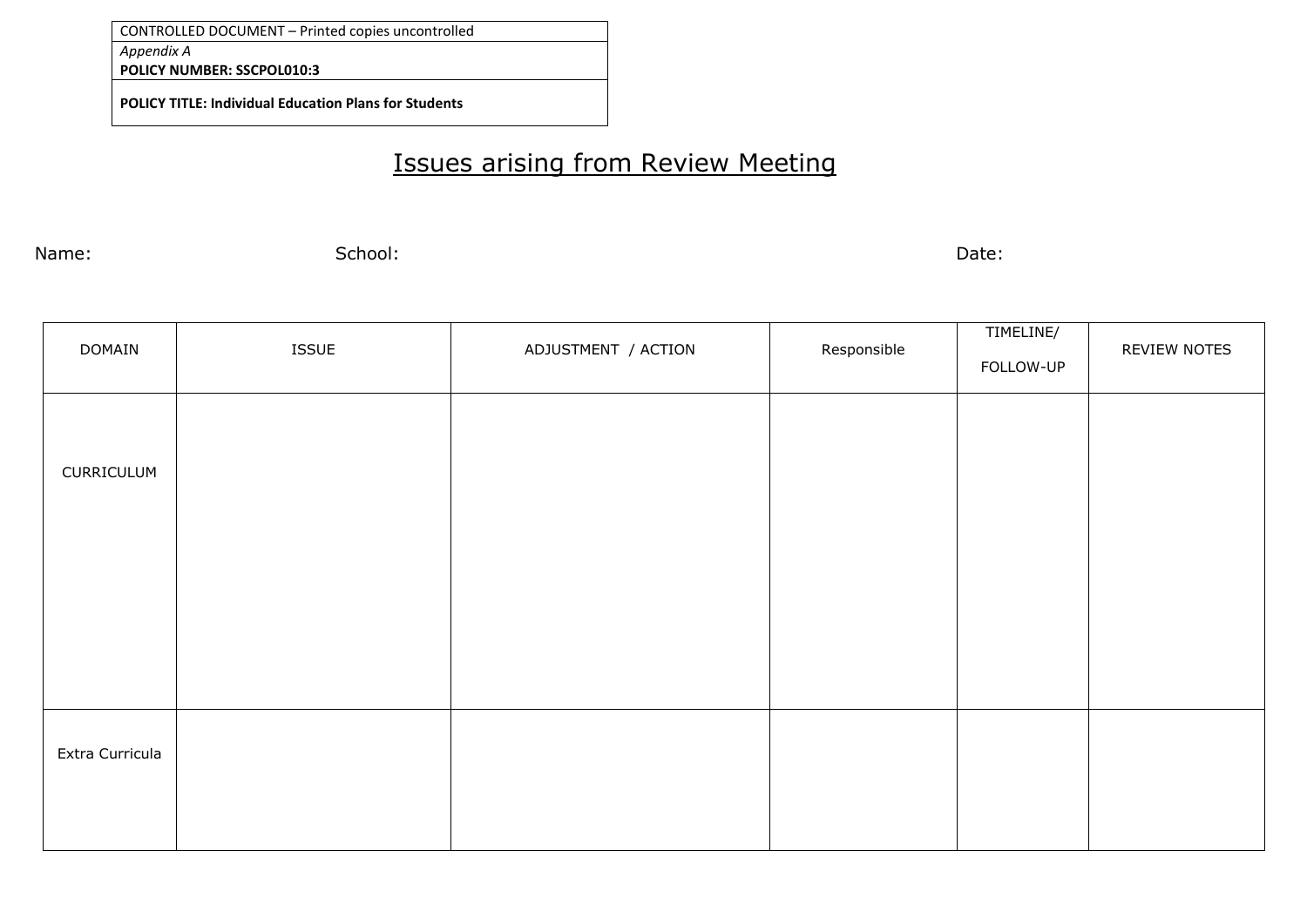*Appendix A*

**POLICY NUMBER: SSCPOL010:3**

**POLICY TITLE: Individual Education Plans for Students**

| SOCIAL     |  |  |  |
|------------|--|--|--|
| WELL BEING |  |  |  |
| SELF CARE  |  |  |  |

| Attendees | Date for review |
|-----------|-----------------|
|           |                 |
|           |                 |
|           |                 |
|           |                 |
|           |                 |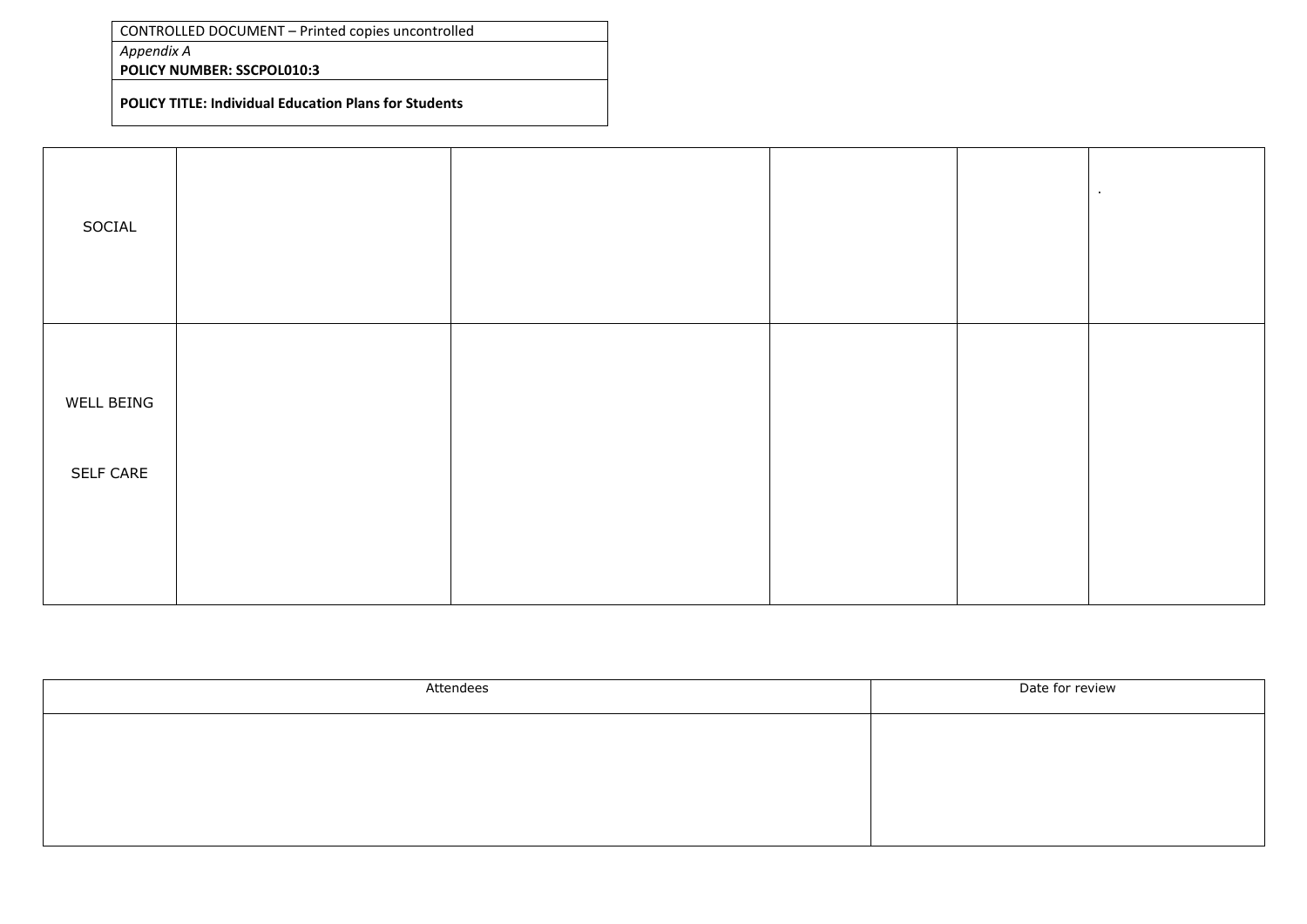**POLICY NUMBER: SSCPOL010:3**

**POLICY TITLE: Individual Education Plans for Students**

## Individual Education Plan

Name: School: Date: History/ Notes  $\bullet$  $\bullet$  $\bullet$  $\bullet$  $\bullet$  $\bullet$ Action Timeline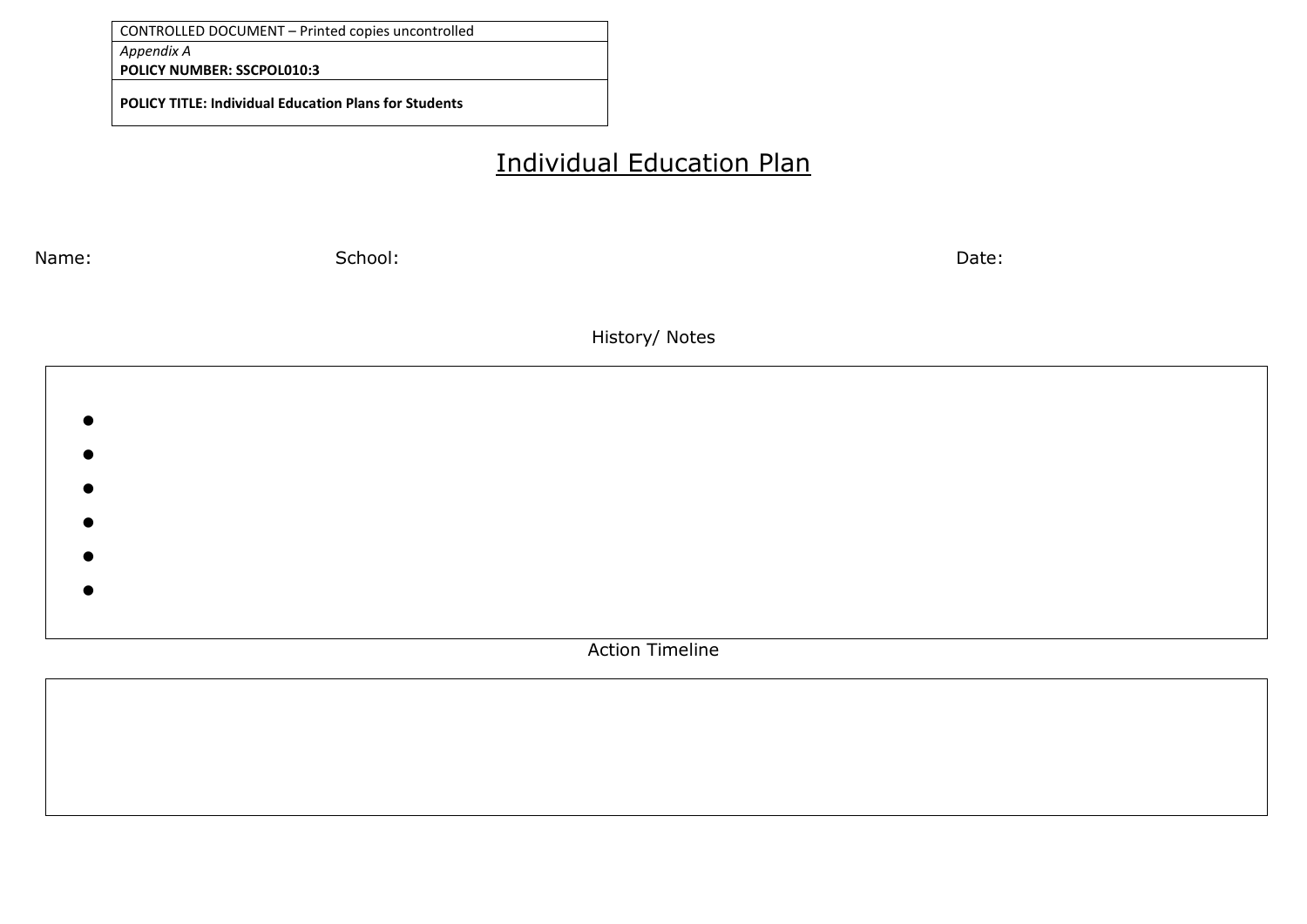| CONTROLLED DOCUMENT - Printed copies uncontrolled            |
|--------------------------------------------------------------|
| Appendix B                                                   |
| <b>POLICY NUMBER: SSCPOL010:2</b>                            |
| <b>POLICY TITLE: Individual Education Plans for Students</b> |

|                                                                                                 | <b>Skillset Senior College Learning and Support Team</b><br>Referral / IEP Process                                                                                                                                                                                                                                                                                                                                                |
|-------------------------------------------------------------------------------------------------|-----------------------------------------------------------------------------------------------------------------------------------------------------------------------------------------------------------------------------------------------------------------------------------------------------------------------------------------------------------------------------------------------------------------------------------|
| <b>Teacher has concerns</b><br>about a student                                                  | • Consider general classroom adjustments.<br>. Talk to student (where appropriate) and parents/carers about<br>concerns.<br>• Send home relevant Parent Forms to be completed.                                                                                                                                                                                                                                                    |
| <b>Teacher refers student to</b><br><b>Learning Support Teacher</b><br>(LST)                    | . Complete Learning Support Referral Form and submit to LST.<br>• Include any relevant observations, work samples, assessments or<br>parent correspondence relating to student.<br>• Some formalised assessment carried out in school.<br>• Learning Support and relevant Teaching Staff will discuss student<br>during allocated meeting time.                                                                                   |
| <b>Learning Support Teacher</b><br>(LST)Assessment /<br><b>Planning Phase</b>                   | • LST will review documentation and referral notes and make further<br>observations.<br>• Further learning assessment will be undertaken where applicable.<br>. Individual Education Plan (IEP) meeting arranged with Student,<br>Parent/Carer, LST, Class Teacher (as required), SSC Deputy Head of<br>College and/or Head of College                                                                                            |
| Learning and Support Team<br>(LaST) implements the<br><b>Individual Education Plan</b><br>(IEP) | • IEP entered into Sentral database<br>• LST recommendations to Class Teacher and Learning Support Team.<br>. LaST in consultation with teaching staff decides on level of support eg.<br>in-class adjustments, one-on-one support, scheduled intensive tuition<br>in Gold Room, external referral for additional support services.                                                                                               |
| <b>Learning Support Teacher</b><br>(LST) reviews IEP and<br>student progress                    | • LST reviews student's course work, assessment results and IEP each<br>semester.<br>• Feedback from Class teacher and LST to Parent/Carer at twice yearly<br>student conference and within IEP reviews (May/June and Oct/Nov).<br>• Establish whether current learning adjustments are effective, if<br>further assessment would be beneficial and whether the student still<br>requires Learning Support. Update student's IEP. |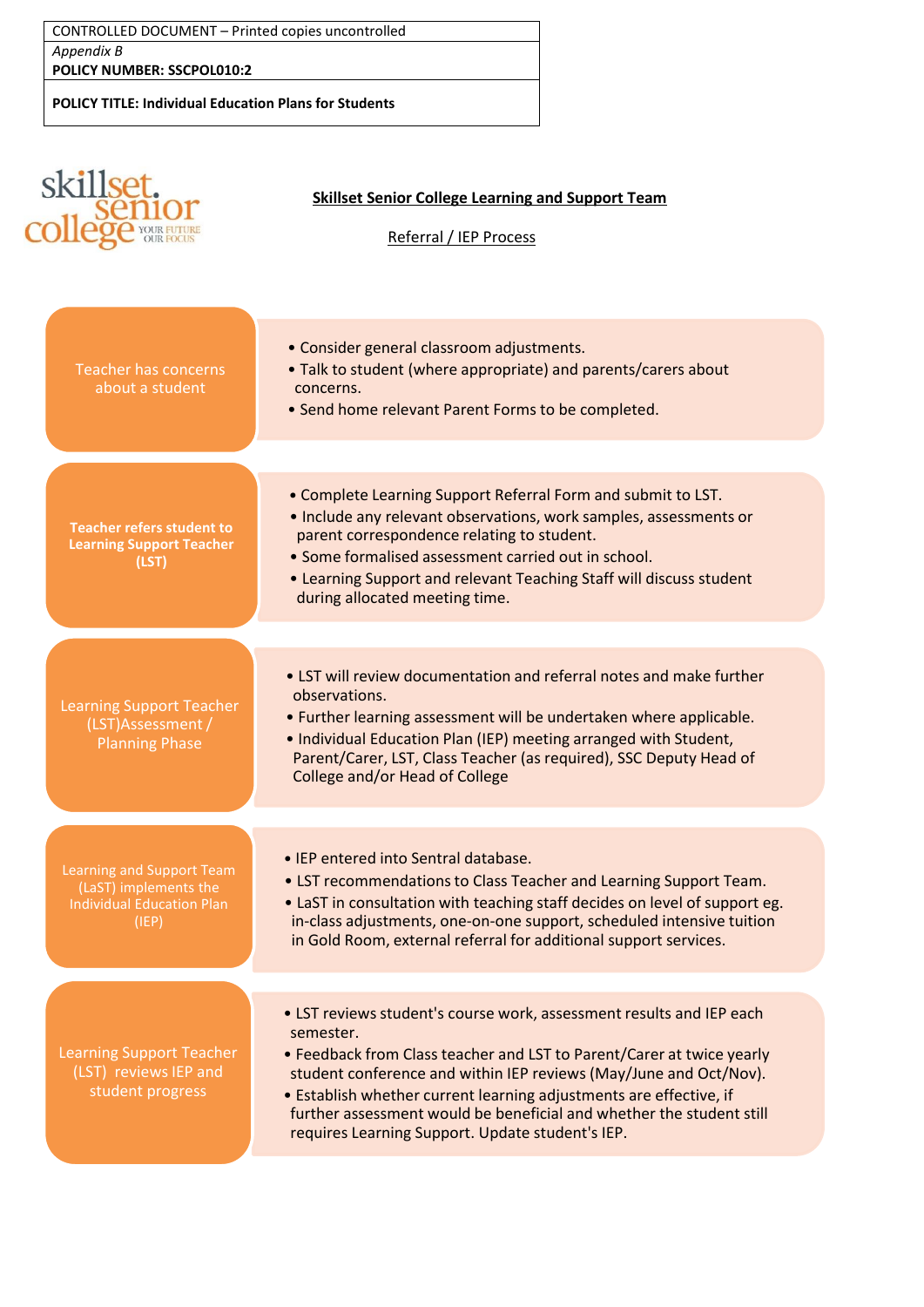**POLICY NUMBER: SSCPOL010:2**

**POLICY TITLE: Individual Education Plans for Students**



#### **Skillset Senior College Learning and Support Team**

Three Tiered Learning Support Model

#### **Intensive Learning Support**

For students with greater learning difficulties or those that could benefit from extension. Quality learning time offered by instruction away from the regular classroom. Explicit literacy and numeracy support in the Intensive Learning Centre (Gold Room).

#### **Targeted Learning Support**

For students requiring some support (educational/ behavioural) within the classroom environment from a member of the Learning Support Team. This may include one on one support or small group facilitation.

#### **Universal Learning Support**

For students who require specific learning adjustments within the classroom environment. Classroom teachers modify the learning program to meet the educational needs of these individual students. For example, a student wearing glasses may need to be seated at the front of the classroom.